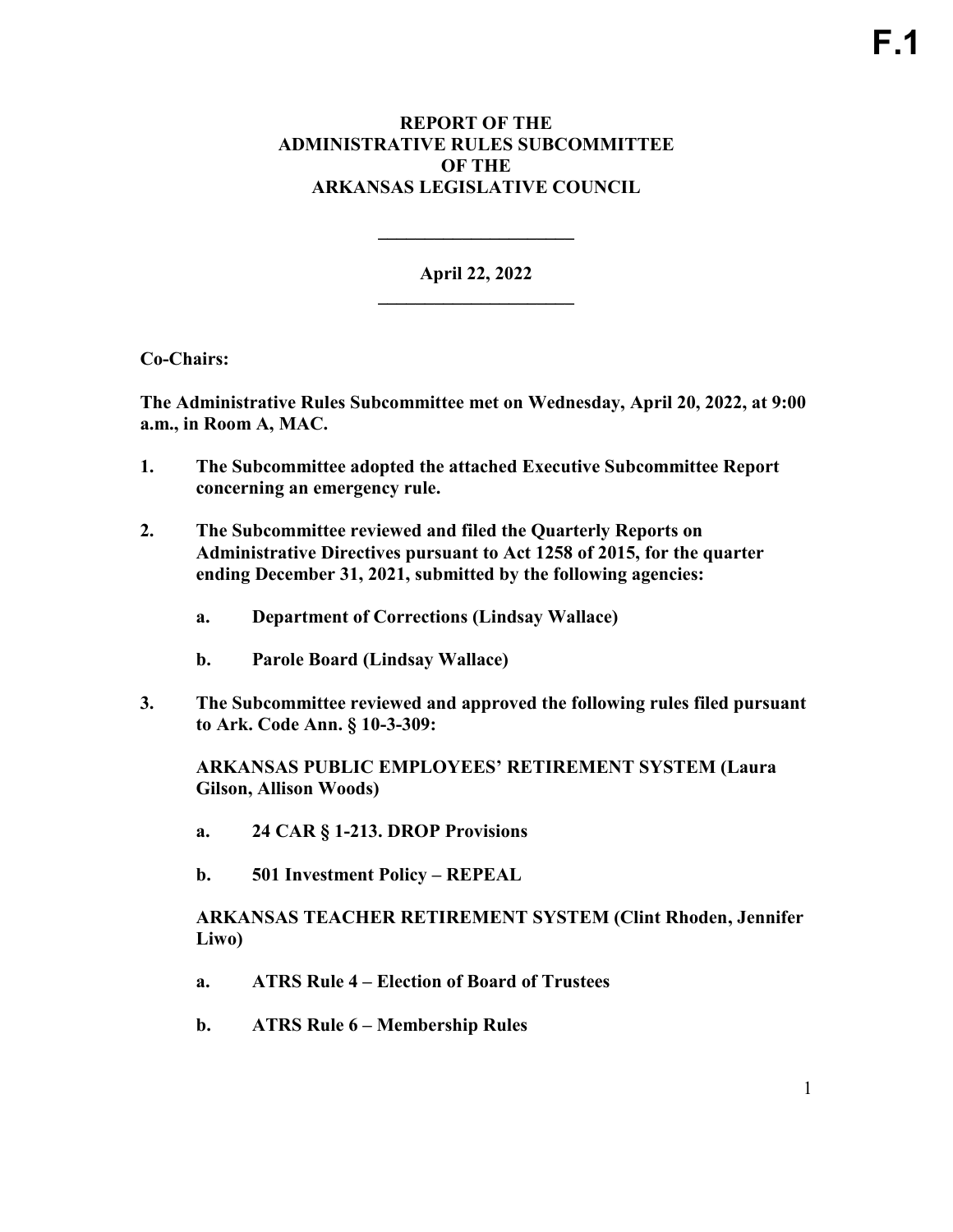- **c. ATRS Rule 7 – Reporting and Eligibility**
- **d. ATRS Rule 8 – Purchases and Refunds**
- **e. ATRS Rule 9 – Retirement and Benefits**
- **f. ATRS Rule 10 – T-DROP and Return to Service**
- **g. ATRS Rule 11 – Survivors and Domestic Relations Orders**

**DEPARTMENT OF AGRICULTURE (Patrick Fisk, Wade Hodge, item a; Chris Colclasure, Tate Wentz, Wade Hodge, item b)**

- **a. State Meat Inspection Program Rules**
- **b. Unpaved Roads Program Rules**

# **DEPARTMENT OF COMMERCE, ARKANSAS ECONOMIC DEVELOPMENT COMMISSION (Jim Hudson)**

- **a. Consolidated Incentive Act of 2003 Rule**
- **b. Digital Product and Motion Picture Industry Development Act**
- **c. Railroad Modernization Act of 2021**

# **DEPARTMENT OF COMMERCE, STATE INSURANCE DEPARTMENT, STATE BOARD OF EMBALMERS, FUNERAL DIRECTORS, CEMETERIES, AND BURIAL SERVICES (Amanda Gibson)**

- **a. Licensure of Certain Individuals**
- **b. Fee Waivers for Certain Individuals**

# **DEPARTMENT OF EDUCATION, COMMISSION FOR ARKANSAS PUBLIC SCHOOL ACADEMIC FACILITIES AND TRANSPORTATION (Lori Freno, Whitney James)**

- **a. Rules Governing the Academic Facilities Catastrophic Program**
- **b. Rules Governing the Facilities Master Plan**
- **c. Rules Governing Maintenance and Operation of Public School Buses and Physical Examinations of School Bus Drivers**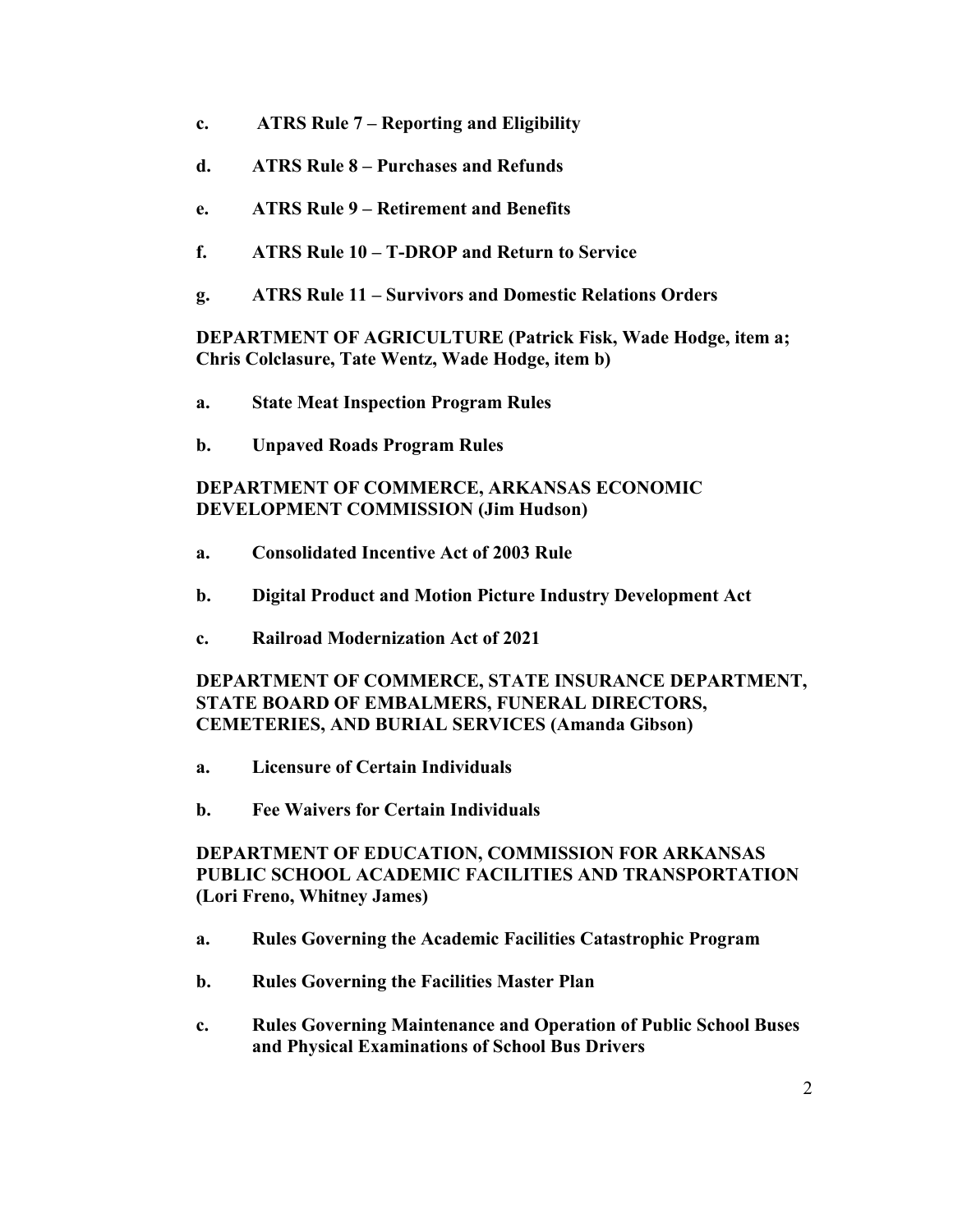# **DEPARTMENT OF EDUCATION, DIVISION OF ELEMENTARY AND SECONDARY EDUCATION (Whitney James, items a, j; Anthony Owen, item b; Lori Freno, items b-i, k; David Dawson, item k)**

- **a. Rules Governing the Arkansas Tutoring Corps**
- **b. Rules Governing Grading and Course Credit, Chapters 1 and 7 Only**
- **c. Rules Governing Act 1240 Waivers**
- **d. Rules Governing Public School Choice**
- **e. Rules Governing Consolidation and Annexation of School Districts, Sections 2.00, 13.00, and Table of Contents Only**
- **f. Rules Governing the Arkansas Student Protection Act**
- **g. Rules Governing Standards for Accreditation of Arkansas Public Schools and School Districts**
- **h. Rules Governing Eye and Vision Screening Report in Arkansas Public Schools**
- **i. Rules Governing Documents Posted to School District and Education Service Cooperative Websites, Chapters 1 and 4 Only**
- **j. Rules Governing Public Charter Schools**
- **k. Division of Elementary and Secondary Education and State Board of Nursing Rules Governing the Administration of Insulin, Glucagon, and Medication for Adrenal Insufficiency or Adrenal Crisis to Arkansas Public School Students**

### **DEPARTMENT OF EDUCATION, DIVISION OF HIGHER EDUCATION (Whitney James, Maria Markham)**

- **a. Rules Governing the Arkansas Future Grant Program**
- **b. Rules Governing the Military Dependents' Scholarship Program**
- **c. Rules Governing Out-of-State Veterinary Medical Education Loan Repayment Program**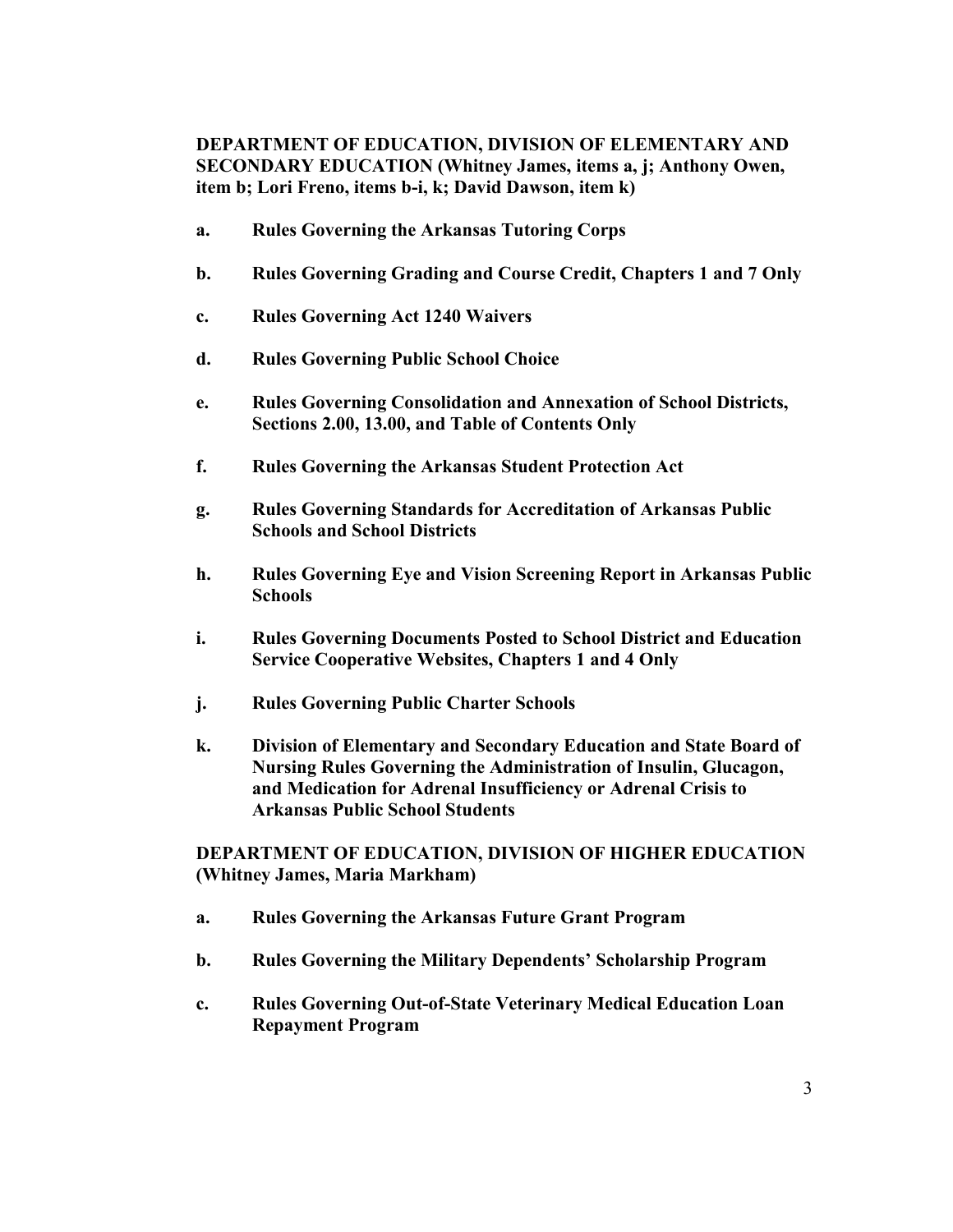- **d. Rules Governing the Arkansas Workforce Challenge Scholarship Program**
- **e. Rules Governing the Law Enforcement Officers' Dependents Scholarship Program**
- **f. Rules Governing the Arkansas Concurrent Challenge Scholarship Program**
- **g. Rules Governing the Arkansas Governor's Scholars Program**
- **h. Rules Governing the Arkansas Academic Challenge Scholarship Program**
- **i. Minority Teacher Scholars Program Rules and Regulations REPEAL**
- **j. Emergency Secondary Education Loan Rules and Regulations REPEAL**
- **k. Minority Masters Fellows Program Rules and Regulations REPEAL**

# **DEPARTMENT OF ENERGY AND ENVIRONMENT, DIVISION OF ENVIRONMENTAL QUALITY (Basil Hicks, Alan York, item a; Michael McAlister, item b)**

- **a. Rule No. 2, Rule Establishing Water Quality Standards for Surface Waters of the State of Arkansas**
- **b. APC&EC Rule 19**

# **DEPARTMENT OF ENERGY AND ENVIRONMENT, OIL AND GAS COMMISSION (Daniel Pilkington, Michael McAlister)**

**a. Rule B-4: Application to Transfer a Well**

**DEPARTMENT OF FINANCE AND ADMINISTRATION (Andy Babbitt, David Scott)**

**a. Method of Distribution of American Rescue Plan Act ("ARPA") Funds for COVID-19 Testing**

# **DEPARTMENT OF FINANCE AND ADMINISTRATION, ALCOHOLIC BEVERAGE CONTROL (Doralee Chandler)**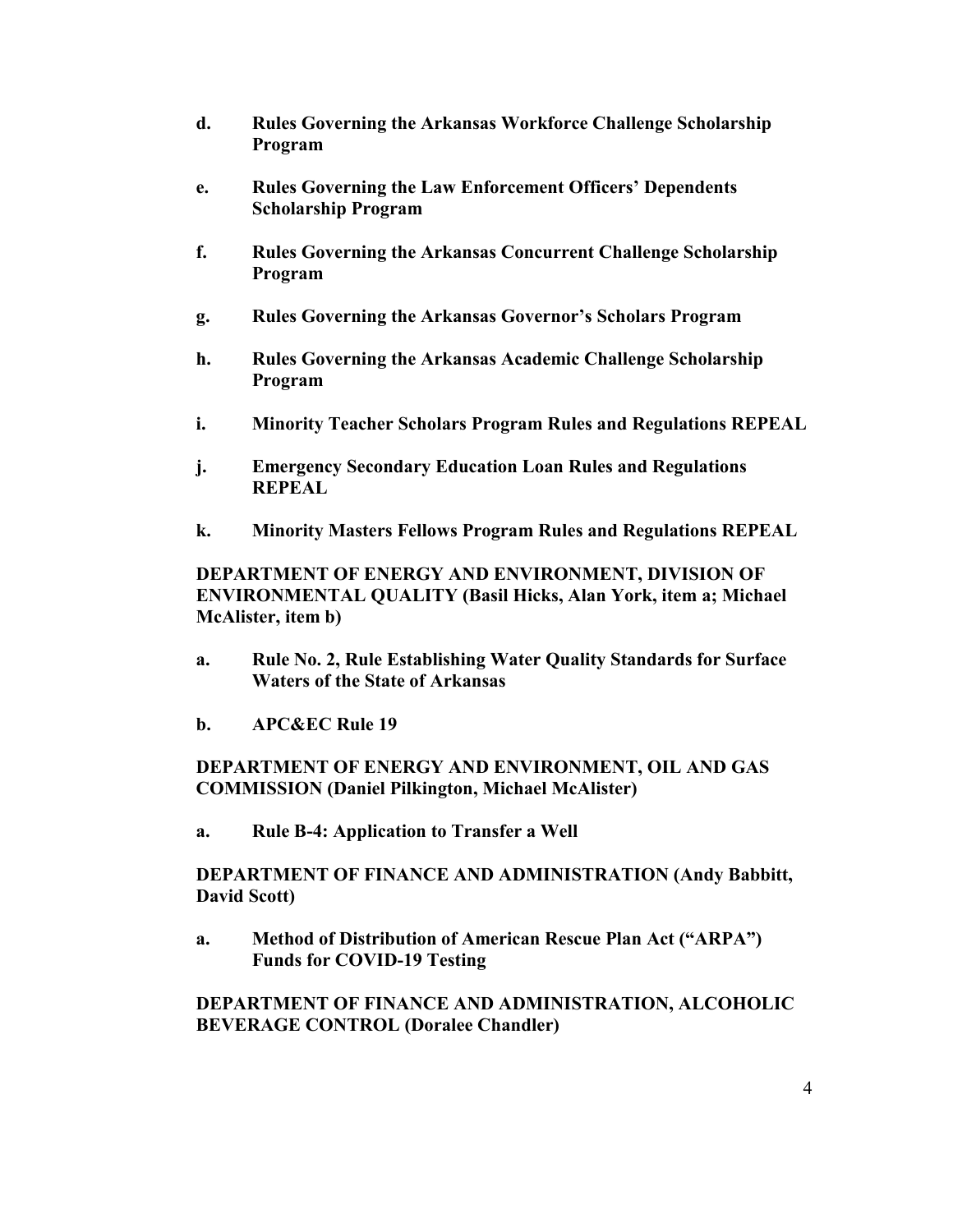- **a. Oversight of Medical Marijuana Cultivation Facilities, Processors, and Dispensaries**
- **b. Title 1, Subtitle C, Rule 1.19(3): Types of Permits for which Application May Be Made**
- **c. Title 2, Subtitle C, Rule 2.16(2): Manufacturers to Register Brands of Controlled Beverages; Manufacturers and Wholesalers Not to Change Brands Without Approval of Director**

### **DEPARTMENT OF HEALTH, ARKANSAS DIETETICS LICENSING BOARD (Debie Head, Matt Gilmore)**

**a. Rules of the Arkansas Dietetics Licensing Board**

### **DEPARTMENT OF HEALTH, ARKANSAS PSYCHOLOGY BOARD (Colin Davies, Matt Gilmore)**

**a. Arkansas Psychology Board Rules**

# **DEPARTMENT OF HEALTH, ARKANSAS STATE BOARD OF CHIROPRACTIC EXAMINERS (Laurie Mayhan, Tanya Holt, Matt Gilmore)**

- **a. Advertising by Chiropractic Physicians**
- **b. Animal Chiropractic**
- **c. Applications for State Board Examination and Licensure**
- **d. Licensure for Military Veterans**
- **e. Pre-Licensure Criminal Background Check Waiver Request**

#### **DEPARTMENT OF HEALTH, ARKANSAS STATE BOARD OF NURSING (Sue Tedford, David Dawson, Matt Gilmore)**

- **a. Chapter Two – Licensure: RN, LPN, and LPTN**
- **b. Chapter Three – Registered Nurse Practitioner**
- **c. Chapter Four – Advanced Practice Registered Nurse**
- **d. Chapter Six – Standards for Nursing Education Programs**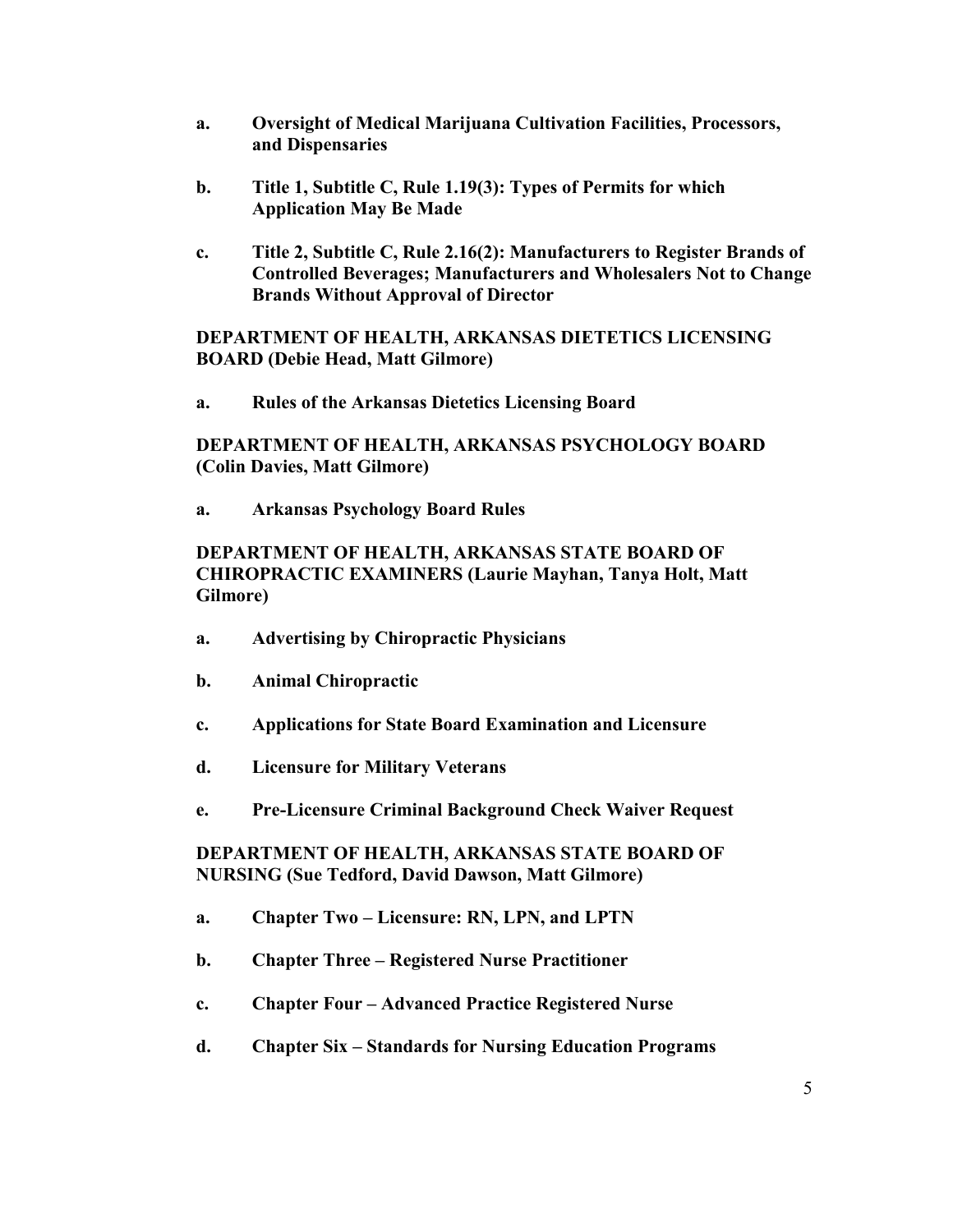**e. Chapter Eight – Medication Assistant – Certified**

#### **DEPARTMENT OF HEALTH, ARKANSAS STATE BOARD OF PHARMACY (John Kirtley, Luke Daniels, Matt Gilmore)**

- **a. Rule 7 – Drug Products/Prescriptions**
- **b. Rule 9 – Pharmaceutical Care/Patient Counseling**

#### **DEPARTMENT OF HEALTH, ARKANSAS STATE BOARD OF PHYSICAL THERAPY (Nancy Worthen, Matt Gilmore)**

- **a. State Board of Physical Therapy Rules**
- **b. State Board of Physical Therapy Telehealth Rule**

#### **DEPARTMENT OF HEALTH, DIVISION OF PHARMACY SERVICES AND DRUG CONTROL (Shane David, Laura Shue)**

**a. List of Controlled Substances**

#### **DEPARTMENT OF HEALTH, ENVIRONMENTAL HEALTH SERVICES (Terry Paul, Ric Mayhan, Laura Shue)**

- **a. Rules Pertaining to Drip Dispersal Systems**
- **b. Rules Pertaining to Septic Tank Cleaners**
- **c. Rules Pertaining to Retail Food Establishments**
- **d. Plumbing Licenses**
- **e. Rules Pertaining to Onsite Wastewater Systems**
- **f. Rules Pertaining to Restricted Plumber Gas Fitter License and Gas Utility**

#### **DEPARTMENT OF HEALTH, PUBLIC HEALTH LABORATORY (Laura Bailey, Laura Shue)**

**a. Arkansas Rules for Alcohol Testing**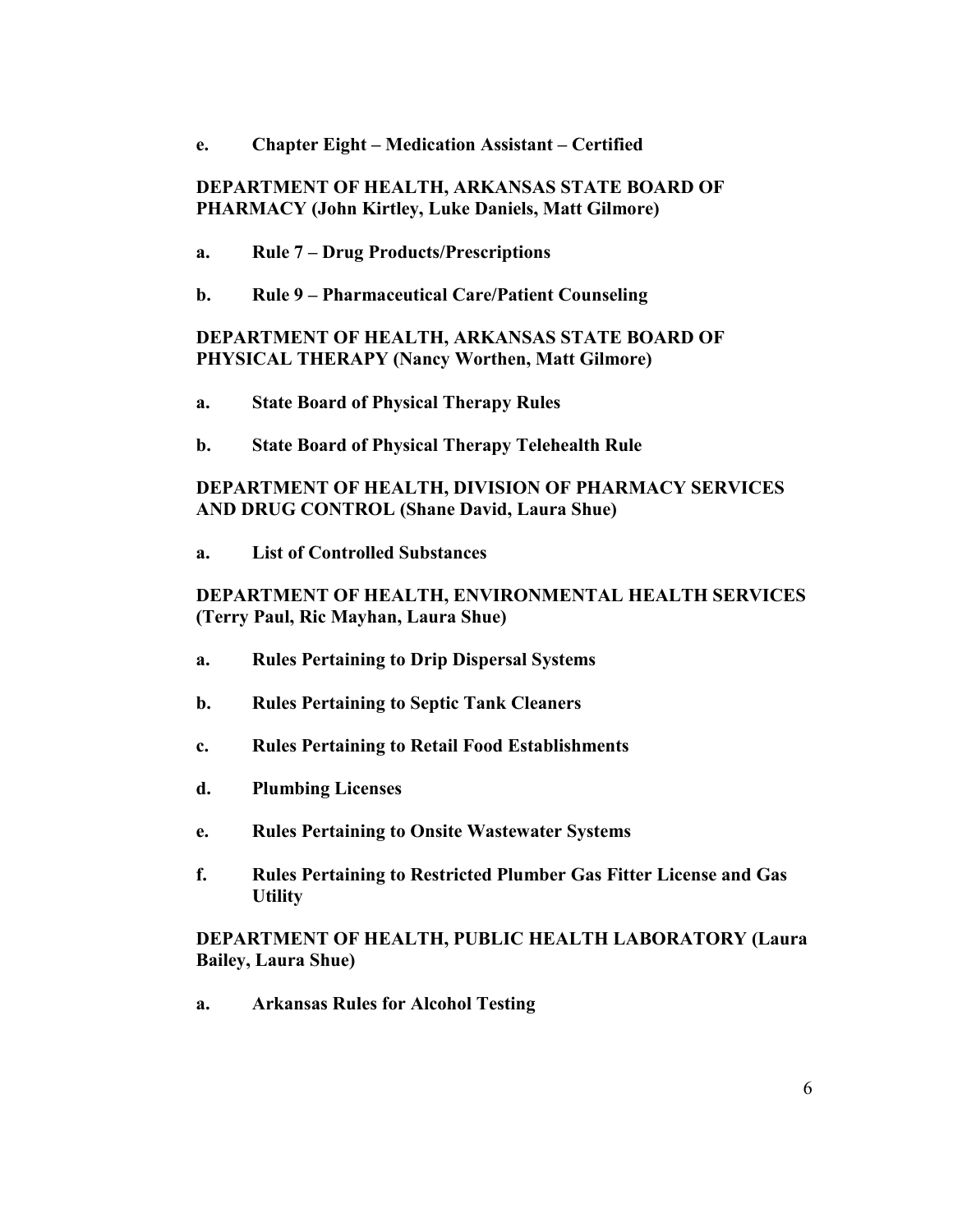# **DEPARTMENT OF HEALTH, STATE BOARD OF EXAMINERS OF ALCOHOLISM & DRUG ABUSE COUNSELORS (Pam Fite, Andrew Beavers, Matt Gilmore)**

**a. Rules Governing Alcoholism and Drug Abuse Counselors**

**DEPARTMENT OF HEALTH, STATE BOARD OF HEALTH (Derica Mack, Chuck Thompson, item a; Lynda Lehing, Laura Shue, item b; Paula Day, Chuck Thompson, items c-g; Christy Kresse, Laura Shue, item h)**

- **a. Licensed Lay Midwifery**
- **b. Rules for the Administration of Vital Records**
- **c. Rules for Perfusionists**
- **d. Rules for Hospitals and Related Institutions**
- **e. Rules for Critical Access Hospitals**
- **f. Rules for Free-Standing Birthing Centers**
- **g. Rules for Orthotic, Prosthetic, and Pedorthic Providers**
- **h. Rules for Emergency Medical Services**

# **DEPARTMENT OF HUMAN SERVICES, DIVISION OF CHILD CARE AND EARLY CHILDHOOD EDUCATION (Mark White, Tonya Williams, Ebony Russ)**

**a. Minimum Licensing Standards for Child Welfare Agencies (Placement and Residential)**

### **DEPARTMENT OF HUMAN SERVICES, DIVISION OF CHILDREN AND FAMILY SERVICES (Mark White, Christin Harper)**

- **a. Promoting Successful Transitions to Adulthood**
- **b. Providing Information to and Gathering Information from Resource Parents**
- **c. Updates to Child Maltreatment Investigation Policies and Procedures**
- **d. Development of Resource Homes and Support to Resource Parents**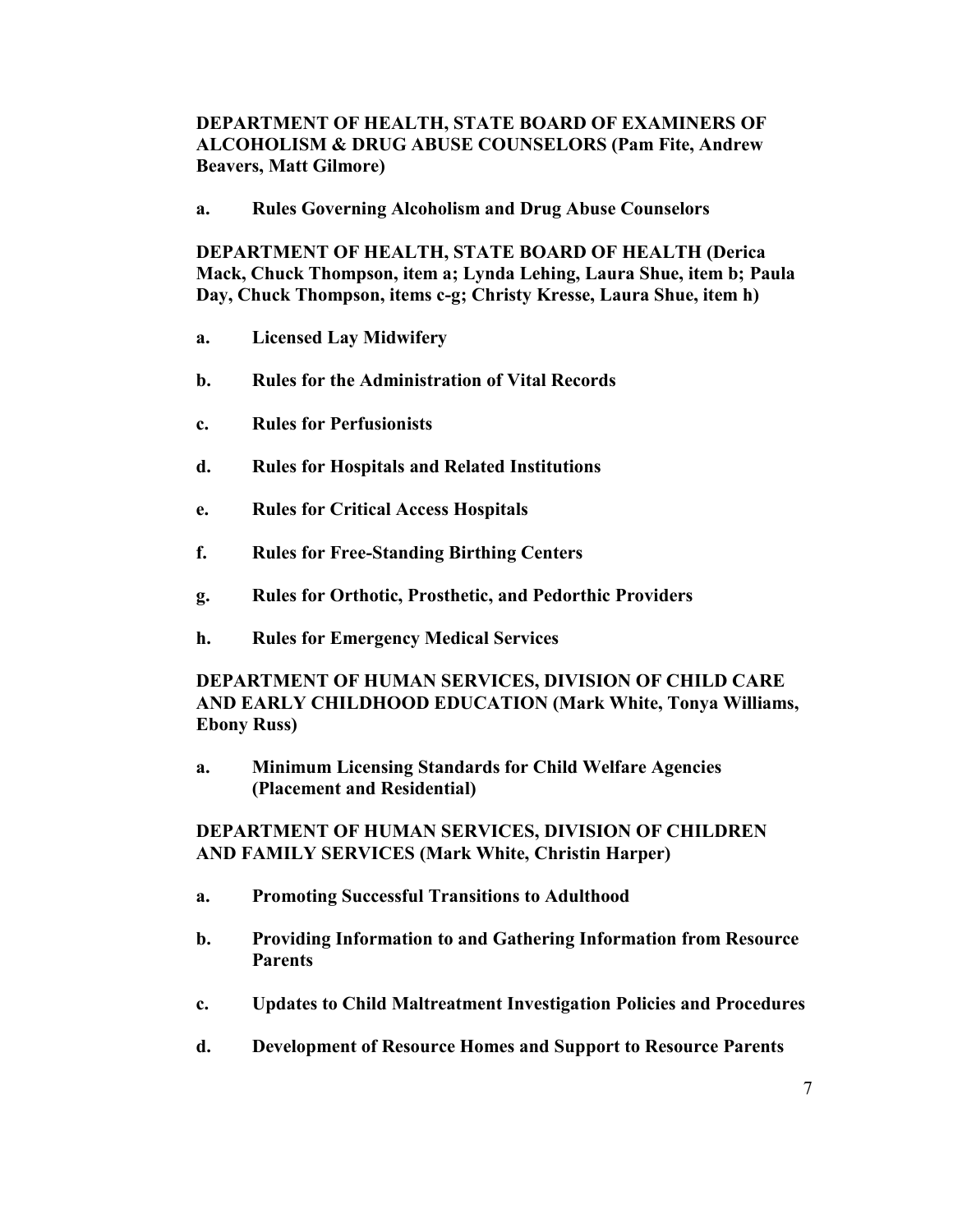# **DEPARTMENT OF HUMAN SERVICES, DIVISION OF COUNTY OPERATIONS (Mark White, Mary Franklin)**

- **a. SNAP Policy 3502.2 and 3502.3**
- **b. SNAP Updates Pursuant to Act 780**

# **DEPARTMENT OF HUMAN SERVICES, DIVISION OF MEDICAL SERVICES (Mark White, Elizabeth Pitman)**

- **a. Preferred Drug List Pool and Value-Based Purchasing**
- **b. PCP Visits and Act 569 of 2021**
- **c. Vagus Nerve Stimulation Therapy; SPA 2022-0004**

## **DEPARTMENT OF LABOR AND LICENSING, DIVISION OF OCCUPATIONAL AND PROFESSIONAL LICENSING BOARDS AND COMMISSIONS, ARKANSAS FIRE PROTECTION LICENSING BOARD (Patricia White, Miles Morgan)**

- **a. Rules for Portable/Fixed Systems**
- **b. Rules for Sprinkler Systems**

# **DEPARTMENT OF LABOR AND LICENSING, DIVISION OF OCCUPATIONAL AND PROFESSIONAL LICENSING BOARDS AND COMMISSIONS, ARKANSAS STATE BOARD OF PUBLIC ACCOUNTANCY (Jimmy Corley)**

- **a. Board Rule 3 "Examinations"**
- **b. Board Rule 10 "Registration"**
- **c. Board Rule 12 "Fees"**
- **d. Board Rule 13 "Continuing Education"**
- **e. Board Rule 19 "Licensure for Uniformed Service Members, Veterans, and Spouses"**

#### **DEPARTMENT OF LABOR AND LICENSING, DIVISION OF OCCUPATIONAL AND PROFESSIONAL LICENSING BOARDS AND**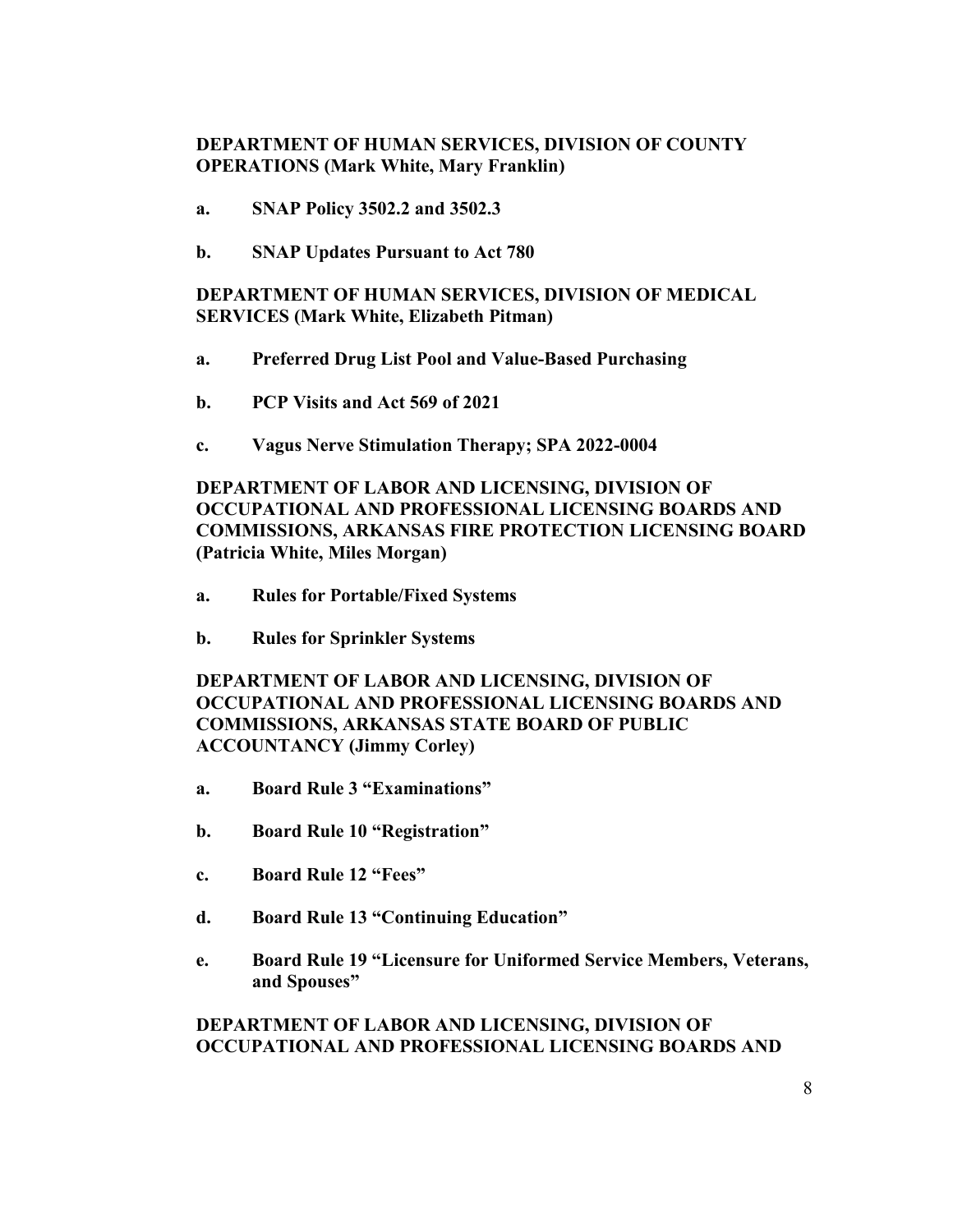**COMMISSIONS, AUCTIONEER'S LICENSING BOARD (Kelli Black, Miles Morgan)**

**a. Rules 9 and 10**

**DEPARTMENT OF LABOR AND LICENSING, DIVISION OF OCCUPATIONAL AND PROFESSIONAL LICENSING BOARDS AND COMMISSIONS, PROFESSIONAL BAIL BOND COMPANY AND PROFESSIONAL BAIL BONDSMAN LICENSING BOARD (Randy Murray, Miles Morgan)**

**a. Rule 1 – Regulation of the Bail Bond Business**

**DEPARTMENT OF LABOR AND LICENSING, DIVISION OF OCCUPATIONAL AND PROFESSIONAL LICENSING BOARDS AND COMMISSIONS, STATE BOARD OF BARBER EXAMINERS (Phyllis Jacobsen, Miles Morgan)**

**a. Rule 4; Rule 5 – Miscellaneous; Rule 8 – Barber College/Barber School Curriculum; Rule 10 – Automatic Licensure Uniformed Service Veterans; Rule 15 – Pre-Licensure Criminal Background Check; Rule 16 – Fees**

**DEPARTMENT OF LABOR AND LICENSING, DIVISION OF OCCUPATIONAL AND PROFESSIONAL LICENSING BOARDS AND COMMISSIONS, STATE BOARD OF LICENSURE FOR PROFESSIONAL ENGINEERS AND PROFESSIONAL SURVEYORS (Heather Richardson, Miles Morgan)**

**a. Rules of the Board of Licensure for Professional Engineers and Professional Surveyors**

**DEPARTMENT OF PUBLIC SAFETY, DIVISION OF ARKANSAS STATE POLICE (Captain Stacie Rhoads, Joan Shipley)**

**a. Cold Case Tax Credit**

**STATE BOARD OF ELECTION COMMISSIONERS (Daniel Shults, Chris Madison)**

- **a. Rules of Procedure for Citizen Complaint Regarding Violations of State Election and Voter Registration Laws**
- **b. Rules for County Election Commissioners Training**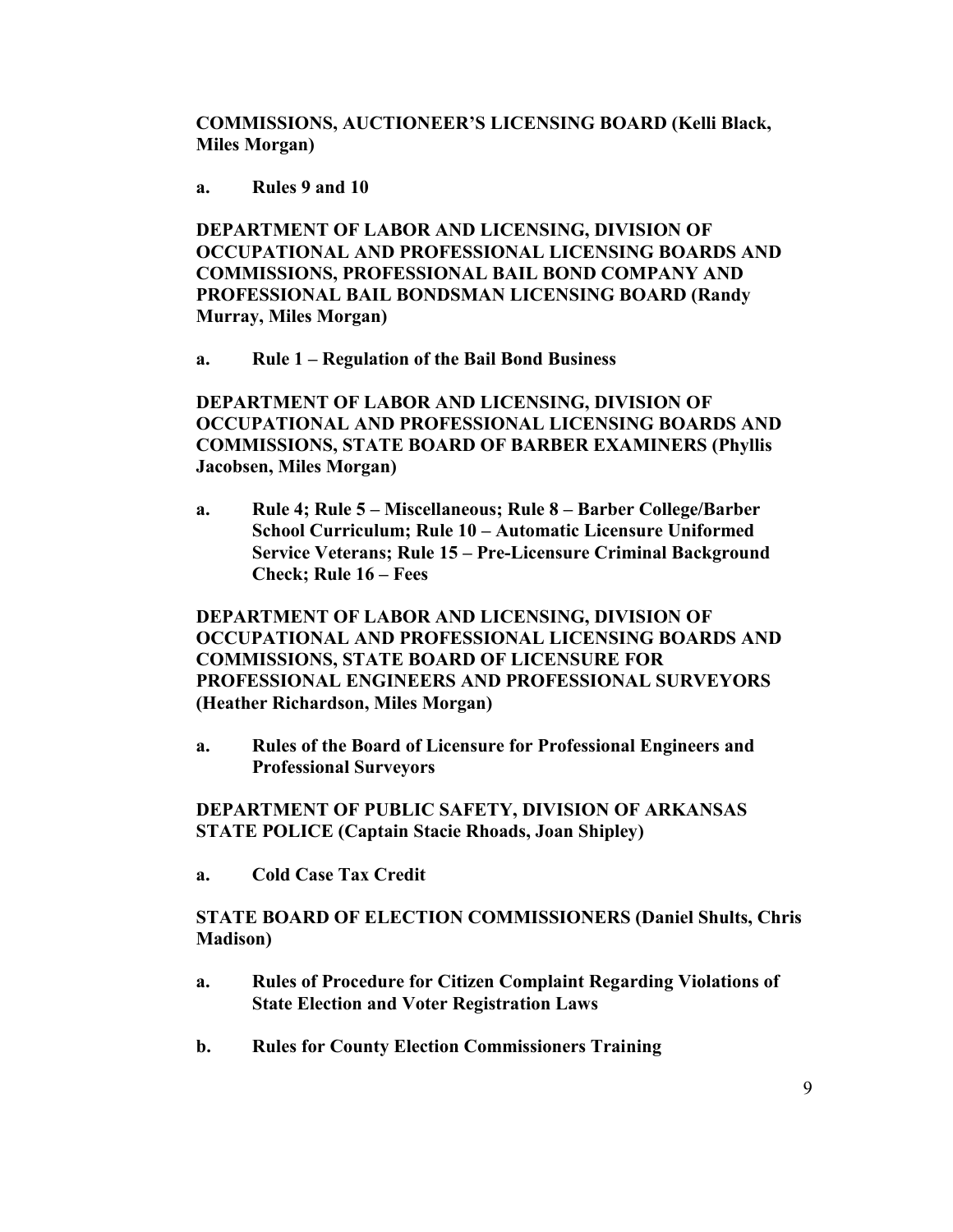- **c. Rules on Poll Watchers, Vote Challenges, and Provisional Voting**
- **d. Rules of Practice and Procedure**
- **e. Rules for Verification of Voter Registration**
- **f. Rules for Poll Worker and County Clerk Training**
- **g. Rules for County Election Coordinator Training**

**TREASURER OF STATE (Grant Wallace, John Peace)**

**a. The Arkansas Tax-Deferred Tuition Savings Program**

**DEPARTMENT OF COMMERCE, STATE INSURANCE DEPARTMENT (Booth Rand, item a; Jim Brader, items b, c)**

- **a. Rule 111: Craniofacial Anomaly Reconstructive Surgery Coverage – "Wendelyn's Craniofacial Law"**
- **b. Rule 56: Companies Financial Regulation Fees**
- **c. Rule 5: Companies Antifraud Fees**
- **4. At the agency's request, the following rules were pulled from consideration at the Subcommittee meeting:**

**DEPARTMENT OF EDUCATION, DIVISION OF ELEMENTARY AND SECONDARY EDUCATION (Whitney James)**

**a. Rules Governing Arkansas Military Child School Transitions**

**DEPARTMENT OF COMMERCE, STATE INSURANCE DEPARTMENT (Booth Rand)**

- **a. Rule 118: Pharmacy Benefits Managers Regulation**
- **5. With the agency's agreement, the following rule was held for further discussion between the agency and legislative sponsor:**

**DEPARTMENT OF PUBLIC SAFETY, DIVISION OF ARKANSAS STATE POLICE (Jami Cook, Joan Shipley)**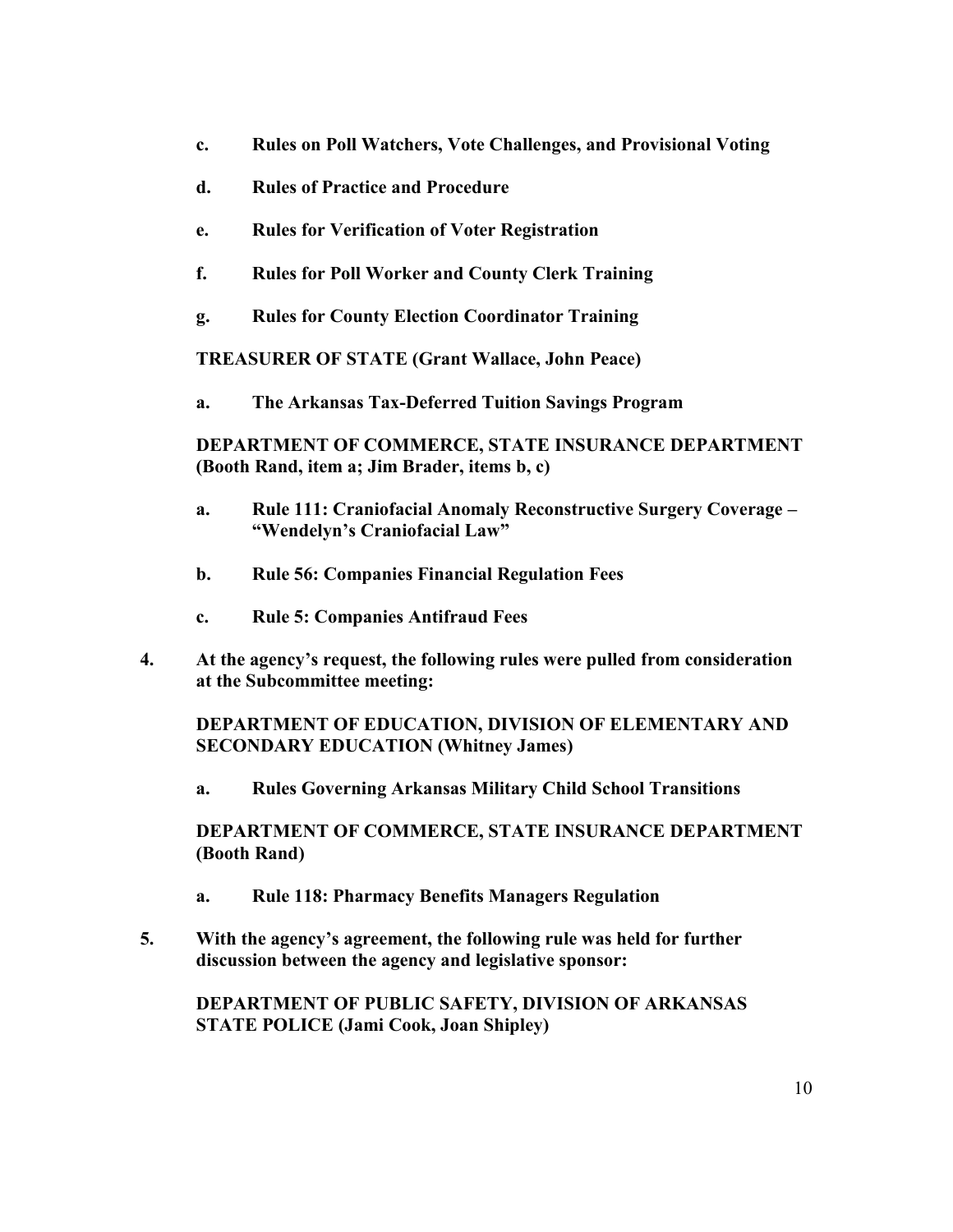- **a. Law Enforcement Family Relief Fund**
- **6. The Subcommittee reviewed the following rules recommending an expedited process for occupational licensure pursuant to Ark. Code Ann. § 17-4-109, as amended by Act 135 of 2021:**

**DEPARTMENT OF HEALTH, ARKANSAS STATE MEDICAL BOARD (Amy Embry, Matt Gilmore)**

**a. Rule 42: Licensure for Uniformed Service Members, Veterans, and Spouses**

**DEPARTMENT OF LABOR AND LICENSING, DIVISION OF OCCUPATIONAL AND PROFESSIONAL LICENSING BOARDS AND COMMISSIONS, CONTRACTORS LICENSING BOARD (Greg Crow)**

- **a. Rules of the Residential Contractors Committee**
- **b. Rules for Commercial Contractors**

# **DEPARTMENT OF PUBLIC SAFETY, DIVISION OF ARKANSAS STATE POLICE (Major Lindsey Williams, Captain Mike Moyer, Joan Shipley)**

- **a. Expedited Licensing for Veterans and Spouses; Fee Waivers for Certain Licenses**
- **b. Used Motor Vehicle Dealer Licensing Rules**
- **7. The Subcommittee filed the February, March, and April 2022 monthly written agency updates pursuant to Act 595 of 2021.**

**Respectfully submitted,**

**Senator Kim Hammer, Co-Chair**

**Representative Les Eaves, Co-Chair**